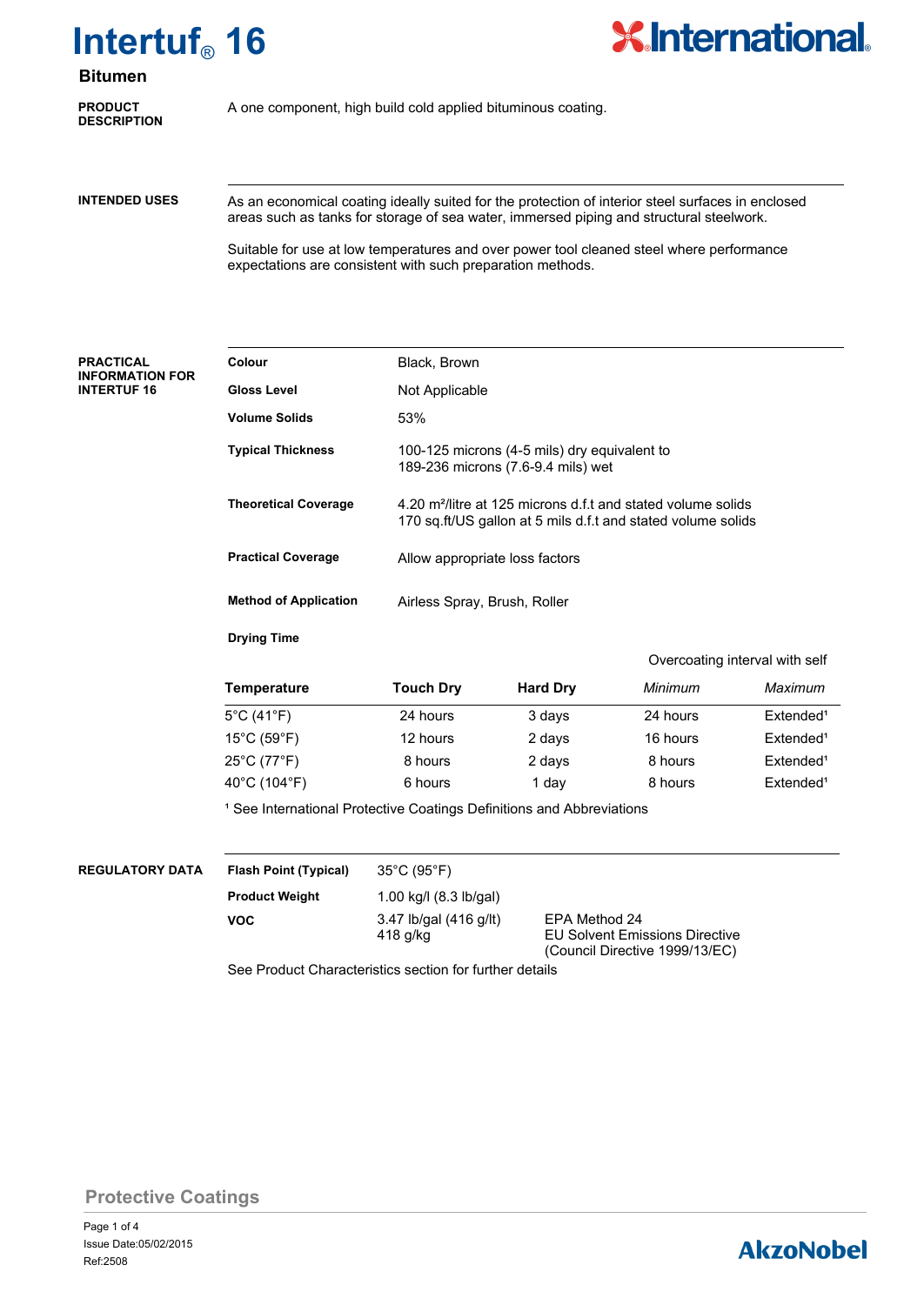# **Intertuf**® **16**



## **Bitumen**

**SURFACE PREPARATION**

All surfaces to be coated should be clean, dry and free from contamination. Prior to paint application all surfaces should be assessed and treated in accordance with ISO 8504:2000. Oil or grease should be removed in accordance with SSPC-SP1 solvent cleaning.

#### **Abrasive Blast Cleaning**

Abrasive blast clean to Sa2½ (ISO 8501-1:2007) or SSPC-SP10. If oxidation has occurred between blasting and application of Intertuf 16, the surface should be reblasted to the specified visual standard. Surface defects revealed by the blast cleaning process should be ground, filled, or treated in the appropriate manner.

#### **Ultra High Pressure Hydroblasting / Abrasive Wet Blasting**

May be applied to surfaces prepared to Sa2½ (ISO 8501-1:2007) or SSPC-SP6 which have flash rusted to no worse than Grade HB2½M (refer to International Hydroblasting Standards). It is also possible to apply to damp surfaces in some circumstances. Further information is available from International Protective Coatings.

#### **Power Tool Preparation**

Power tool clean to a minimum St3 (ISO 8501-1:2007) or SSPC-SP3. Note, all scale must be removed and areas which cannot be prepared adequately by chipping or needle gun should be spot blasted to a minimum standard of Sa2 (ISO 8501-1:2007) or SSPC-SP6. Typically this would apply to C or D grade rusting in this standard.

#### **Primed Surfaces**

Intertuf 16 can be applied over approved anti-corrosive primers. The primer surface should be dry and free from all contamination and Intertuf 16 must be applied within the overcoating intervals specified (consult the relevant product data sheet).

Areas of breakdown, damage etc., should be prepared to the specified standard (e.g. Sa2½ (ISO 8501-1:2007) or SSPC-SP10 Abrasive Blasting, or SSPC-SP11, Power Tool Cleaning) and patch primed prior to the application of Intertuf 16

| <b>APPLICATION</b> | <b>Mixing</b>                      | This material is a one component coating and should always be mixed<br>thoroughly with a power agitator before application.                                                                                                                                                            |                                                                                                                                                                                                                                                                                                 |  |
|--------------------|------------------------------------|----------------------------------------------------------------------------------------------------------------------------------------------------------------------------------------------------------------------------------------------------------------------------------------|-------------------------------------------------------------------------------------------------------------------------------------------------------------------------------------------------------------------------------------------------------------------------------------------------|--|
|                    | <b>Mix Ratio</b>                   | Not applicable                                                                                                                                                                                                                                                                         |                                                                                                                                                                                                                                                                                                 |  |
|                    | <b>Airless Spray</b>               | Recommended                                                                                                                                                                                                                                                                            | Tip Range 0.45-0.65 mm (18-26 thou)<br>Total output fluid pressure at spray tip not less<br>than 176 kg/cm <sup>2</sup> (2503 p.s.i.)                                                                                                                                                           |  |
|                    | <b>Air Spray</b><br>(Pressure Pot) | Not recommended                                                                                                                                                                                                                                                                        |                                                                                                                                                                                                                                                                                                 |  |
|                    | <b>Brush</b>                       | Suitable                                                                                                                                                                                                                                                                               | Typically 50-75 microns (2.0-3.0 mils) can be<br>achieved                                                                                                                                                                                                                                       |  |
|                    | <b>Roller</b>                      | Suitable                                                                                                                                                                                                                                                                               | Typically 50-75 microns (2.0-3.0 mils) can be<br>achieved                                                                                                                                                                                                                                       |  |
|                    | <b>Thinner</b>                     | International GTA004                                                                                                                                                                                                                                                                   | Do not thin more than allowed by local<br>environmental legislation                                                                                                                                                                                                                             |  |
|                    | <b>Cleaner</b>                     | International GTA004                                                                                                                                                                                                                                                                   |                                                                                                                                                                                                                                                                                                 |  |
|                    | <b>Work Stoppages</b>              |                                                                                                                                                                                                                                                                                        | Thoroughly flush all equipment with International GTA004. All unused<br>material should be stored in tighly closed containers. Partially filled<br>containers may show surface skinning and/or a viscosity increase of the<br>material after storage. Material should be filtered prior to use. |  |
|                    | Clean Up                           | Clean all equipment immediately after use with GTA004. It is good working<br>practice to periodically flush out spray equipment during the course of the<br>working day. Frequency of cleaning will depend upon amount sprayed,<br>temperature and elapsed time, including any delays. |                                                                                                                                                                                                                                                                                                 |  |
|                    |                                    |                                                                                                                                                                                                                                                                                        | All surplus materials and empty containers should be disposed of in<br>accordance with appropriate regional regulations/legislation.                                                                                                                                                            |  |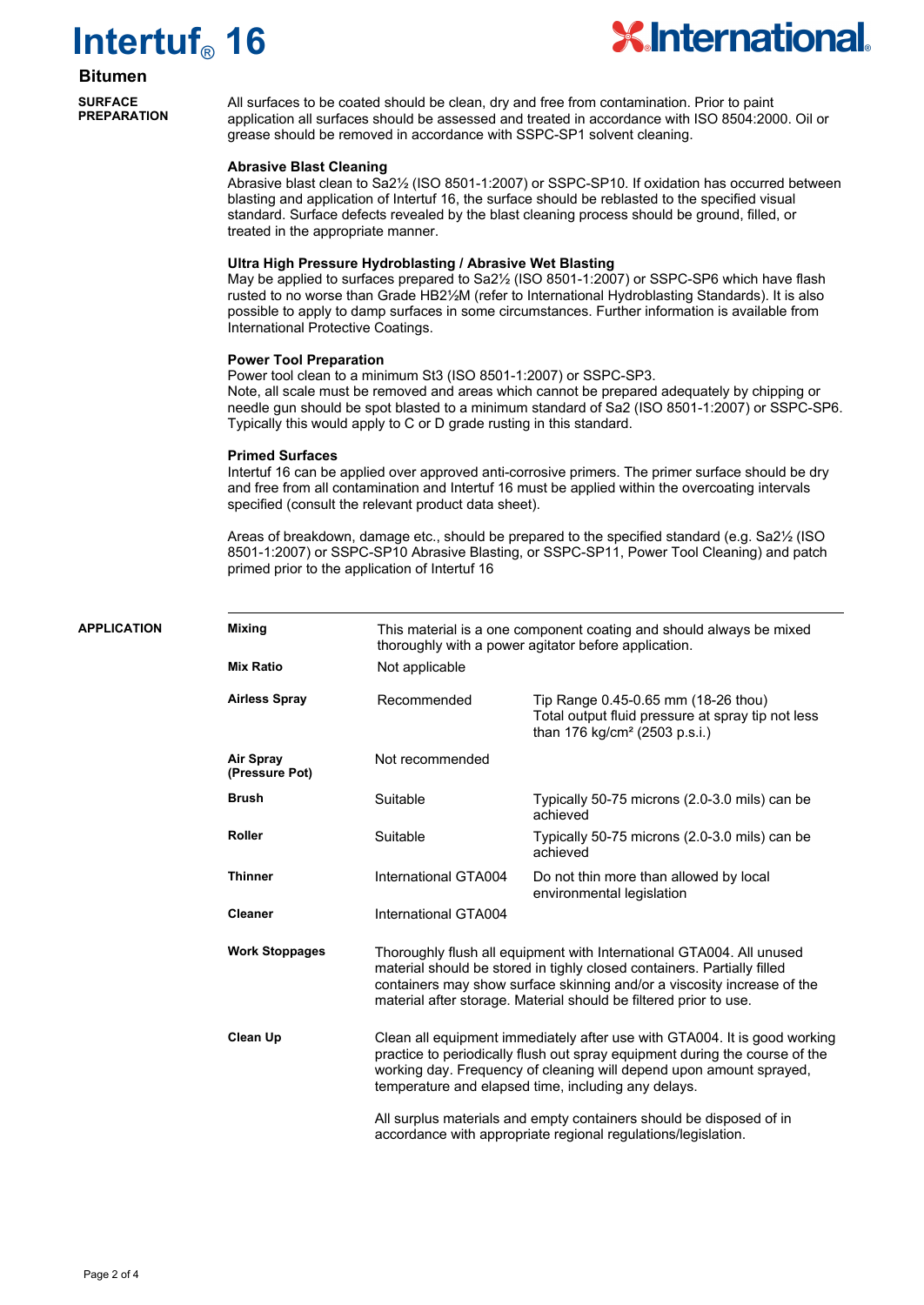# **Intertuf**® **16**



# **Bitumen**

**PRODUCT CHARACTERISTICS**

Apply by airless spray only. Application by other methods, e.g. brush, roller, may require more than one coat and should only be used for small areas or touch-up work.

Surface temperature must always be a minimum of 3°C (5°F) above dew point.

At low temperatures it may be necessary to thin Intertuf 16 to enable airless spray application to be performed. Normally 10% thinning (by volume) with International GTA004 will be satisfactory for this purpose.

When applying Intertuf 16 in confined spaces ensure adequate ventilation.

If salt water is used in the wet blast process the resulting surface must be thoroughly washed with fresh water before application of Intertuf 16. With freshly blasted surfaces a slight degree of flash rusting is allowable, and is preferable to the surface being too wet. Puddles, ponding and accumulations of water must be removed.

Heavily pitted areas should be stripe coated by brush, to ensure good "wetting" of the surface.

Intertuf 16 is designed for use in enclosed areas only and not for use in situations where it will be exposed to sunlight. Exposure to sunlight will result in severe cracking and crazing of the coating which will destroy anti-corrosive properties.

Although Intertuf 16 can be applied to power tool cleaned steel, extended lifetimes on water immersion will only be achieved when application is performed over correctly blasted substrates, in which case excellent water immersion resistance can be achieved.

Intertuf 16 dries by solvent evaporation and does not chemically cure or crosslink, the dry film is thermoplastic, not resistant to sovents, and is not suitable for immersion in hot water.

Normally a minimum of two coats to give 250 microns (10 mils) is required to give good anticorrosive performance on water immersion.

Over-application will result in solvent retention and prolonged periods will be required before the film achieves maximum hardness.

This product has the following specification approvals:

• UK Department of Transport Item No. 141

Note: VOC values are typical and are provided for guidance purpose only. These may be subject to variation depending on factors such as differences in colour and normal manufacturing tolerances.

**SYSTEMS COMPATIBILITY** Intertuf 16 is normally applied directly to steel, however, it can be applied over the following primers:

Intergard 269 Interplate 398

Intertuf 16 is only suitable for overcoating with itself, and should not be topcoated with any other product.